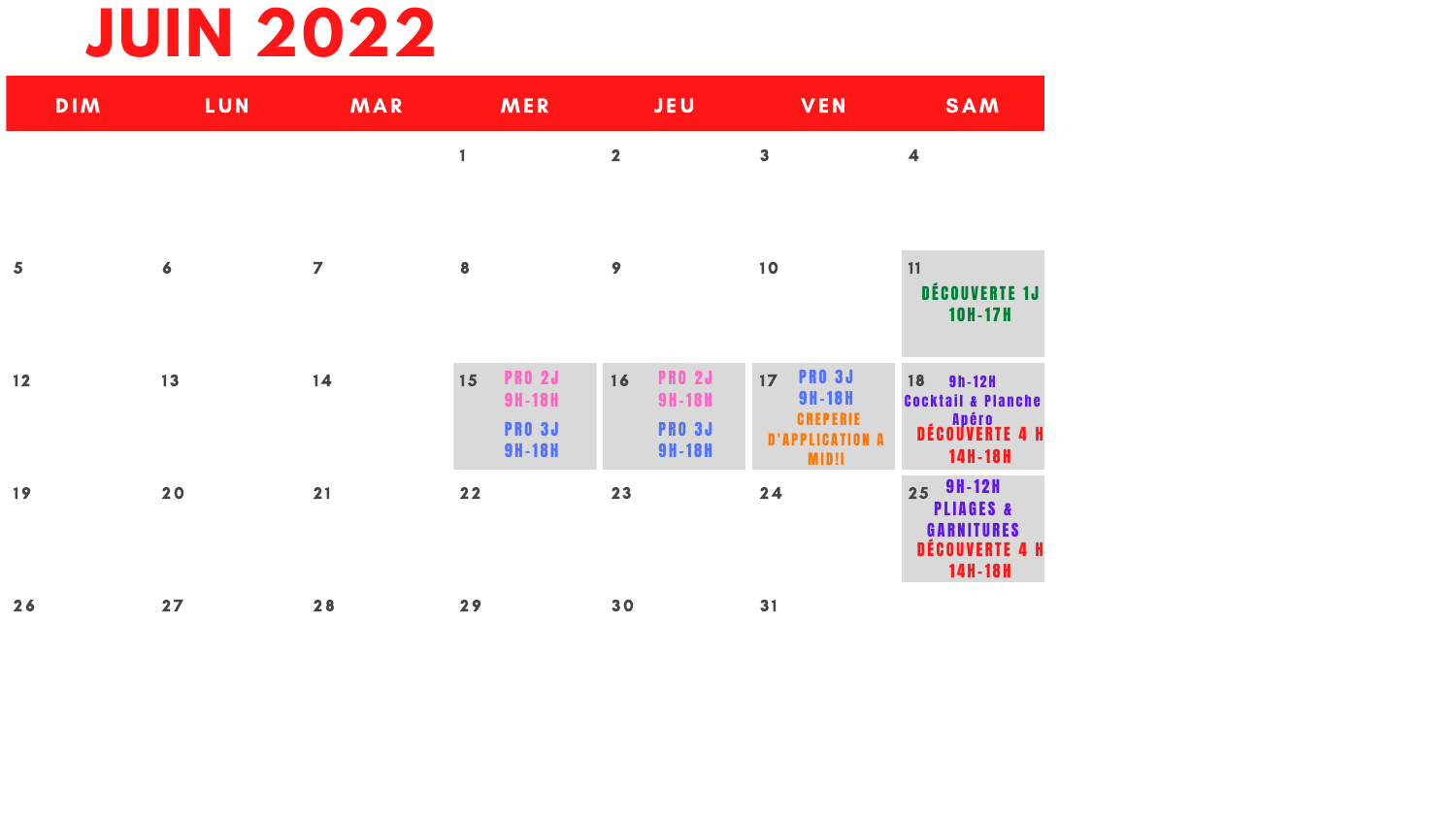#### **JUILLET 2022**

| <b>DIM</b>   | LUN                     | MAR | MER                                                                                | <b>JEU</b>                                                         | VEN                                                                                                             |
|--------------|-------------------------|-----|------------------------------------------------------------------------------------|--------------------------------------------------------------------|-----------------------------------------------------------------------------------------------------------------|
|              |                         |     |                                                                                    |                                                                    | $\mathbf{1}$                                                                                                    |
| $\mathbf{3}$ | $\overline{\mathbf{4}}$ | 5   | <b>9H-18H</b><br>$\overline{6}$<br><b>PRO 2J</b><br><b>9H-18H</b><br><b>PRO 3J</b> | <b>7 9H-18H</b><br><b>PRO 2J</b><br><b>9H-18H</b><br><b>PRO 3J</b> | <b>9H-18H</b><br>$\overline{\mathbf{8}}$<br><b>PRO 3J</b><br><b>CREPERIE</b><br><b>D'APPLICATION A</b><br>MID!I |
| 10           | 11                      | 12  | 13                                                                                 | 14                                                                 | 15                                                                                                              |
| 17           | 18                      | 19  | 20<br>DÉCOUVERTE 4H<br>14H-18H                                                     | 21                                                                 | $22$                                                                                                            |
| 24           | 25                      | 26  | 27                                                                                 | 28                                                                 | 29                                                                                                              |

| <b>SAM</b>                                                                           |
|--------------------------------------------------------------------------------------|
| 2<br><b>DÉCOUVERTE 4H</b><br>14H-18H                                                 |
| 9 h - 12 H<br>9<br>Cocktail & Planch<br><b>Apéro</b><br>DÉCOUVERTE 4H<br>14 H - 18 H |
| 16                                                                                   |

23 Découverte 1J  $10h - 17h$ 30 9H-12H

**PLIAGES & GARNITURES** DÉCOUVERTE 4H 14H-18H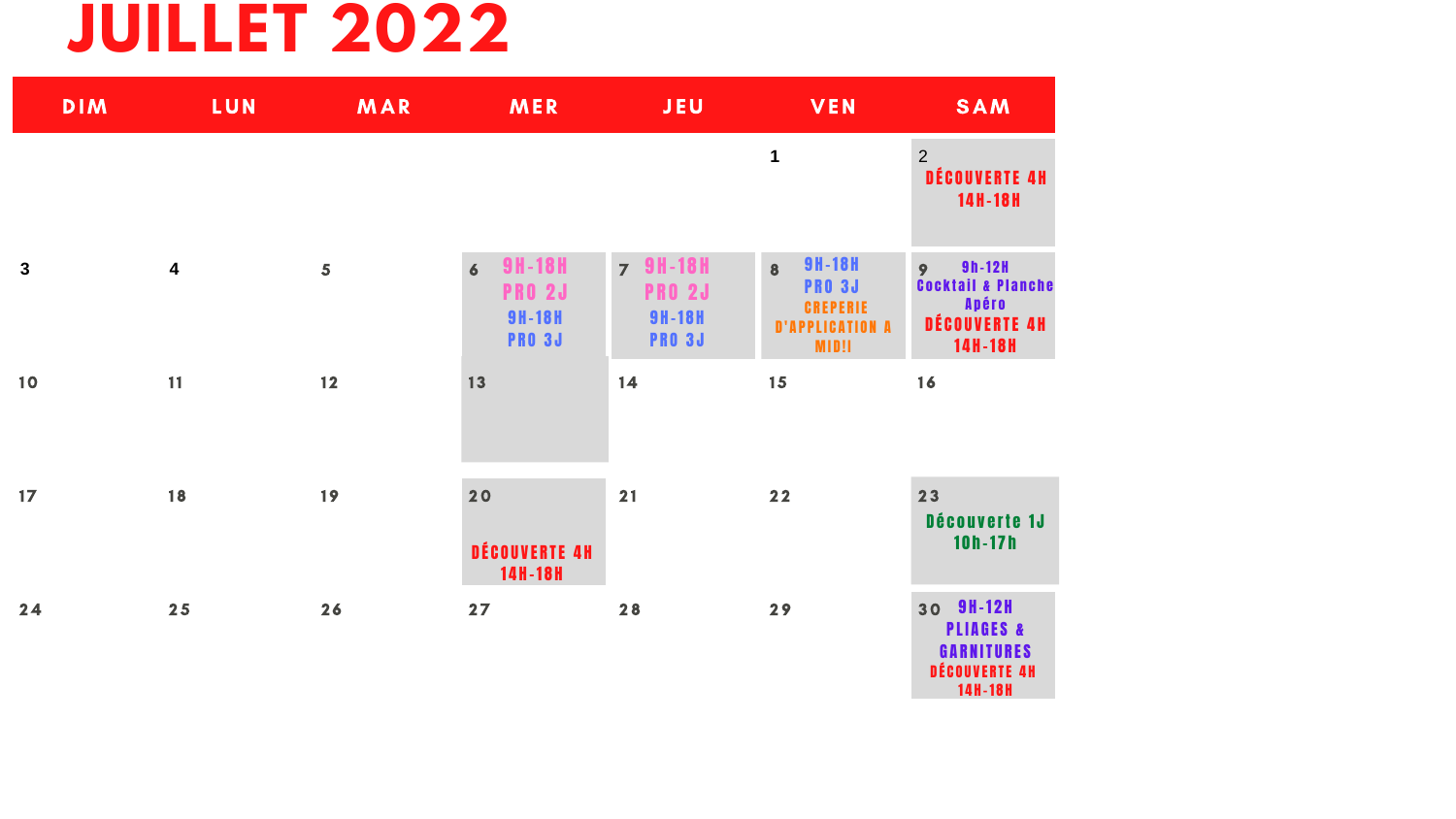# **AOÛT 2022**

| <b>DIM</b>     | LUN              | MAR                            | MER                                                          | JEU                                                          | <b>VEN</b>                                                                       |
|----------------|------------------|--------------------------------|--------------------------------------------------------------|--------------------------------------------------------------|----------------------------------------------------------------------------------|
|                | $\mathbf{1}$     | $\overline{\mathbf{2}}$        | $\overline{\mathbf{3}}$                                      | $\overline{\mathbf{4}}$                                      | 5                                                                                |
| $\overline{ }$ | $\boldsymbol{8}$ | 9                              | 10 9H-18H<br><b>PRO 2J</b><br><b>9H-18H</b><br><b>PRO 3J</b> | 11 9H-18H<br><b>PRO 2J</b><br><b>9H-18H</b><br><b>PRO 3J</b> | 12 9H-18H<br><b>PRO 3J</b><br><b>CREPERIE</b><br><b>D'APPLICATION A</b><br>MID!I |
| 14             | 15               | 16                             | 17                                                           | 18                                                           | 19                                                                               |
| 21             | $22$             | 23<br>DÉCOUVERTE 4H<br>14H-18H | 24                                                           | 25                                                           | 26                                                                               |
| 28             | 29               | 30                             | 31                                                           |                                                              |                                                                                  |

SAM

 $\boxed{13}$ 

 $\boldsymbol{6}$ 

DÉCOUVERTE 4H 14H-18H

20

Découverte 1J  $10h - 17h$ 

 $27$ 9h-12H **Cocktail & Planche Apéro<br>DÉCOUVERTE 4H** 14H-18H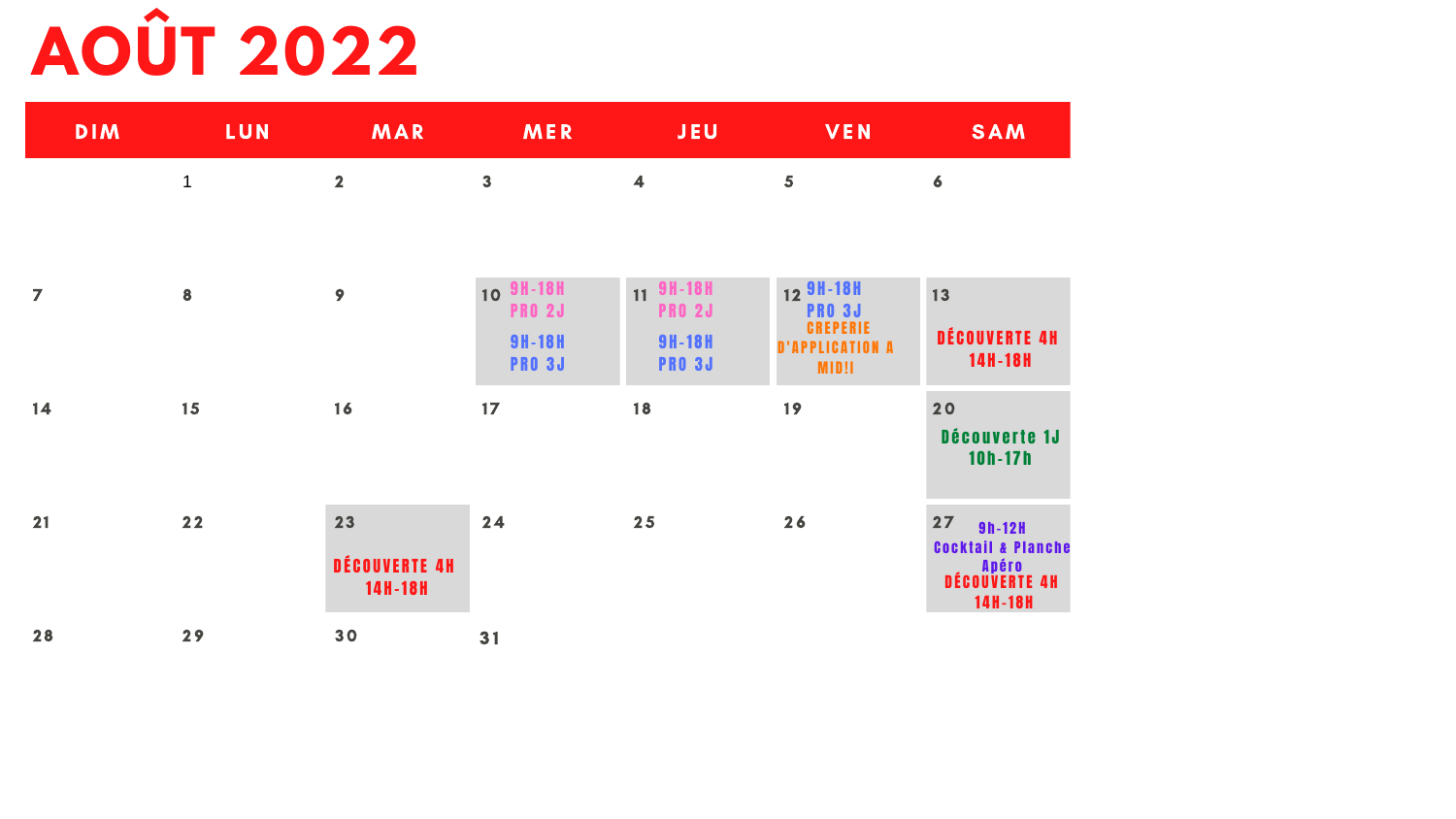## **SEPTEMBRE 2022**

| <b>DIM</b>              | LUN  | MAR              | MER                                                                                | <b>JEU</b>                                                            | <b>VEN</b>                                                                                | <b>SAM</b>                                                                                   |
|-------------------------|------|------------------|------------------------------------------------------------------------------------|-----------------------------------------------------------------------|-------------------------------------------------------------------------------------------|----------------------------------------------------------------------------------------------|
|                         |      |                  |                                                                                    | 1                                                                     | $\overline{\mathbf{2}}$                                                                   | $\overline{\mathbf{3}}$<br>DÉCOUVERTE 4H<br><b>14H-18H</b>                                   |
| $\overline{\mathbf{4}}$ | 5    | $\boldsymbol{6}$ | <b>9H-18H</b><br>$\overline{7}$<br><b>PRO 2J</b><br><b>9H-18H</b><br><b>PRO 3J</b> | 8<br><b>9H-18H</b><br><b>PRO 2J</b><br><b>9H-18H</b><br><b>PRO 3J</b> | <b>9H-18H</b><br>9<br><b>PRO 3J</b><br><b>CREPERIE</b><br><b>D'APPLICATION A</b><br>MID!I | 9h-12H<br>10<br><b>COCKTAIL &amp;</b><br><b>Planche Apéro</b><br>DÉCOUVERTE 4H<br>14H-18H    |
| <b>11</b>               | $12$ | 13               | 14                                                                                 | 15                                                                    | 16                                                                                        | 17<br>Découverte 1J<br>$10h - 17h$                                                           |
| 18                      | 19   | 20               | 21                                                                                 | $22$                                                                  | 23                                                                                        | <b>9H-12H</b><br>24<br><b>PLIAGES &amp;</b><br><b>GARNITURES</b><br>DÉCOUVERTE 4H<br>14H-18H |
| 25                      | 26   | 27               | 28                                                                                 | 29                                                                    | 30                                                                                        |                                                                                              |